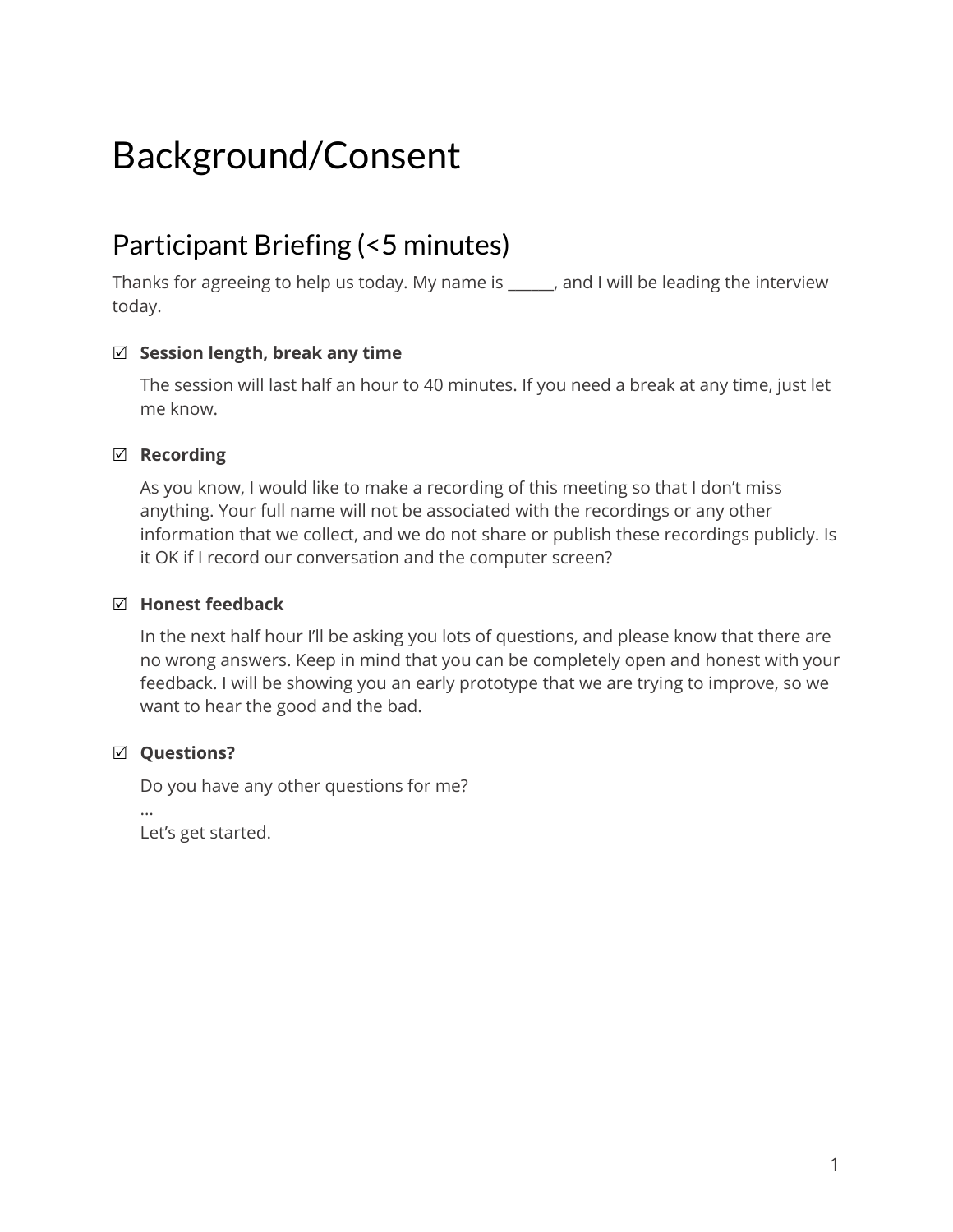# Intros

I'm going to start with a couple background questions.

- 1. What kinds of activities do you like to do outside or in nature?
- 2. Are you familiar with the term 'plogging'? What does it mean to you?
- 3. Do you consider yourself a plogger?
- 4. Tell me about a time when you cleaned up litter on the street or another public space.
	- o Is this something that you do on a regular basis, or was just a one-time?
- 5. Have you ever helped organize a cleanup or maintenance activity in a neighborhood or park? Tell me about that.
	- o Did you keep track of time spent or what you accomplished? How?
- 6. Tell me about the smartphone apps you use regularly.
	- o What keeps you coming back to them?

Next, I'm going to show you a prototype of a smartphone app for plogging. [Screenshare]

#### **Intro screens**

1. Let's say that you opened up the app for the first time, and you saw this screen. What would you do next?

[instruct them to click instead of swipe if necessary]

### **2. [Tutorial]**

Based on the screens that you just saw, what would you expect the app to allow you to do?

### 3. **[Account]**

What would you do next? [instruct to Facebook connect]

### 4. **[Location]**

If you were doing this for real, would you click 'Allow' at this point or not?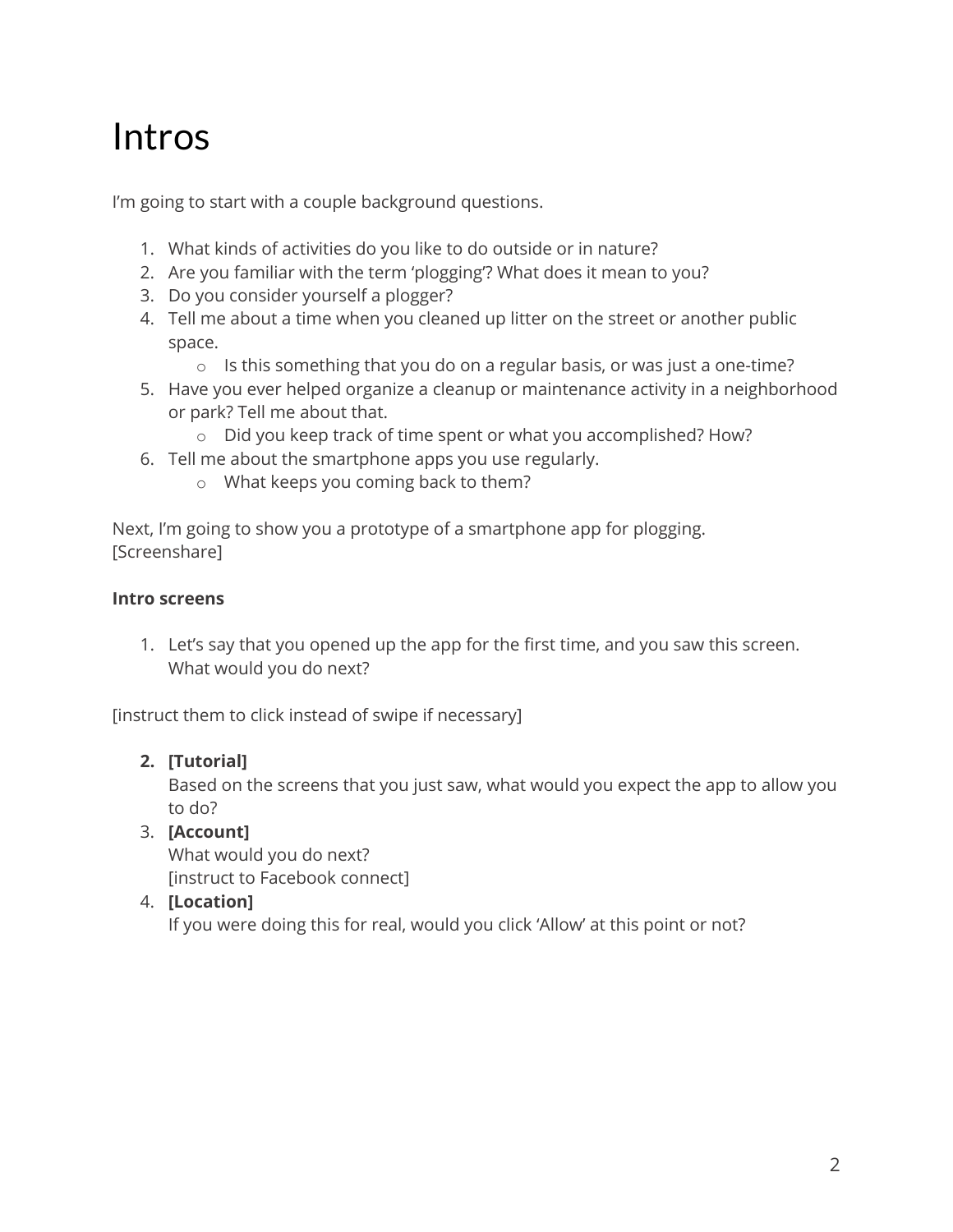# **Local/Blank Slate**

Without clicking on anything yet…

- 1. What is this screen showing you?
- 2. What could you do from here?
	- a. Get badge
	- b. Plog
	- c. Invite
- 3. Looking at the menu on the bottom, what would you expect to find under each icon?
	- a. Plog
	- b. History
	- c. Local
	- d. Profile
	- e. More
- 4. What would you do next? [Instruct to click on plog if they don't]

#### **Plog**

- 5. Tell me what this screen would allow you to do.
	- a. Log/Flag
	- b. Litter Types
	- c. Photos what kinds?
	- d. How?
	- e. Who?
- 6. What would you expect to happen if you clicked 'Log' from here?
- 7. **Badge**
	- What is this showing you?
- 8. What would you do next?

### **History**

- 1. What is this showing you?
	- a. Achievements
	- b. Plog Log
- 2. What would you do next?